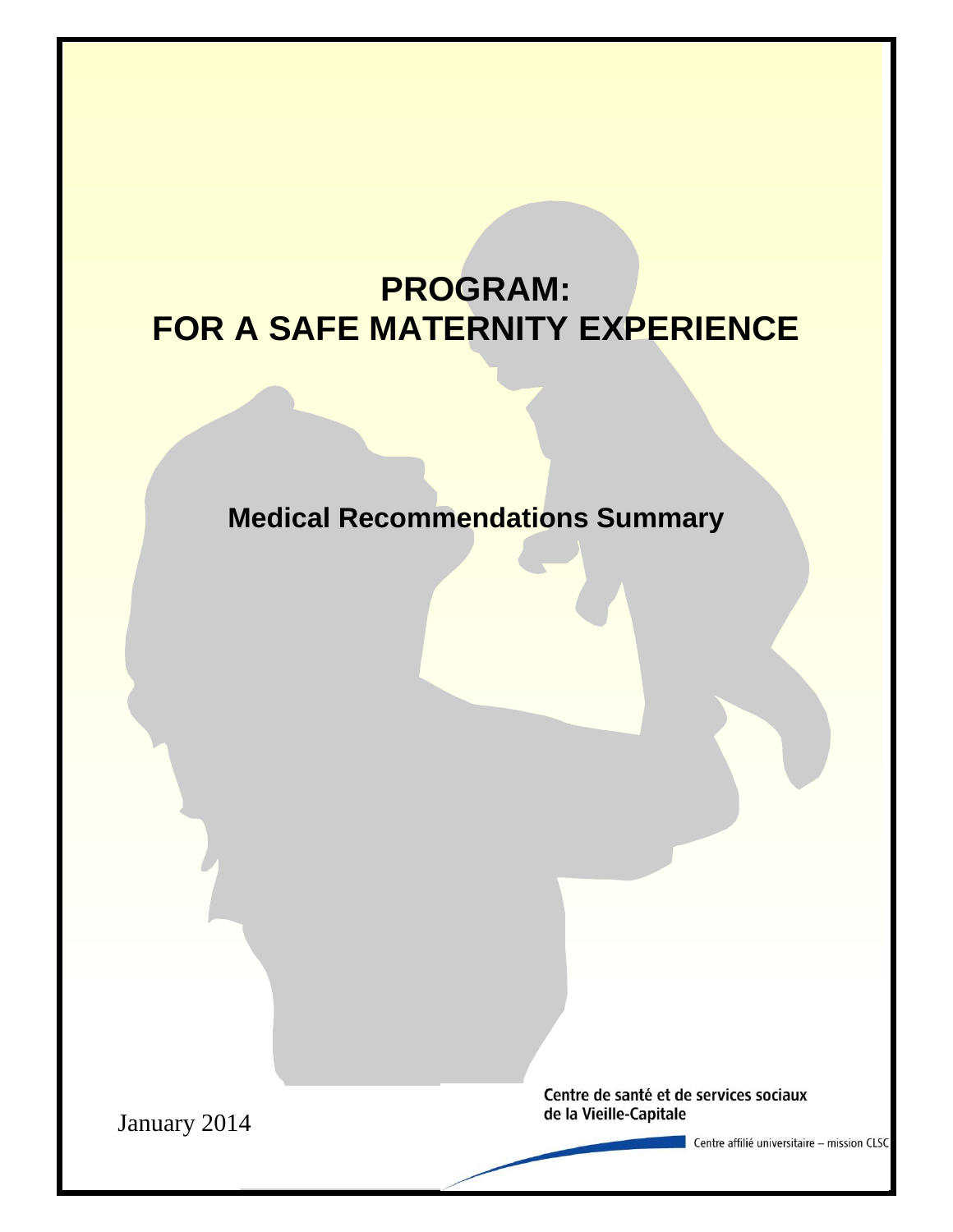# **PROGRAM: FOR A SAFE MATERNITY EXPERIENCE**

## **SUMMARY OF THE MEDICAL RECOMMENDATIONS ISSUED REGARDING APPLICATIONS UNDER THE PROGRAM "FOR A SAFE MATERNITY EXPERIENCE" IN THE QUÉBEC REGION**

This document provides information on adequate assignment or reassignment conditions for pregnant workers. The contents correspond to the recommendations generally issued by occupational-health medical officers of Québec (Region 03) in medico-environmental reports produced further to applications for a preventive leave and reassignment from work for pregnant or breast-feeding workers.

The recommendations issued are based on recent research as well as a prudent interpretation of the resulting data, in line with the precautionary principle promoted in public health. The recommendations are not exhaustive but represent those most often issued for a range of work situations. The selection and application of recommendations are determined by the type of job and position held by the worker. It should also be kept in mind that these recommendations apply to normal pregnancies. Attending physicians may make modifications to take into account the specific characteristics of a patient's pregnancy.

The various workplace risks may be grouped into six main categories, and the recommendations follow this model. The categories are:

- work-organization risks;
- **e** ergonomic stress risks;
- chemical risks:
- biological risks;
- physical risks;
- security and psychosocial risks (assault, violence).

For specific work situations or for further information on these recommendations, contact the occupational-health team at the CSSS de la Vieille-Capitale. You may also consult information prepared by the *Groupe de référence grossesse-travail* (*GRGT*) on the website of the *Institut national de santé publique du Québec* (*INSPQ*): *[http://www.inspq.qc.ca/grgt/.](http://www.inspq.qc.ca/grgt/)*

Drafting team: Pierre Gourdeau, M.D., Nicole Lambert, M.D., and Johanne Paquin, M.D.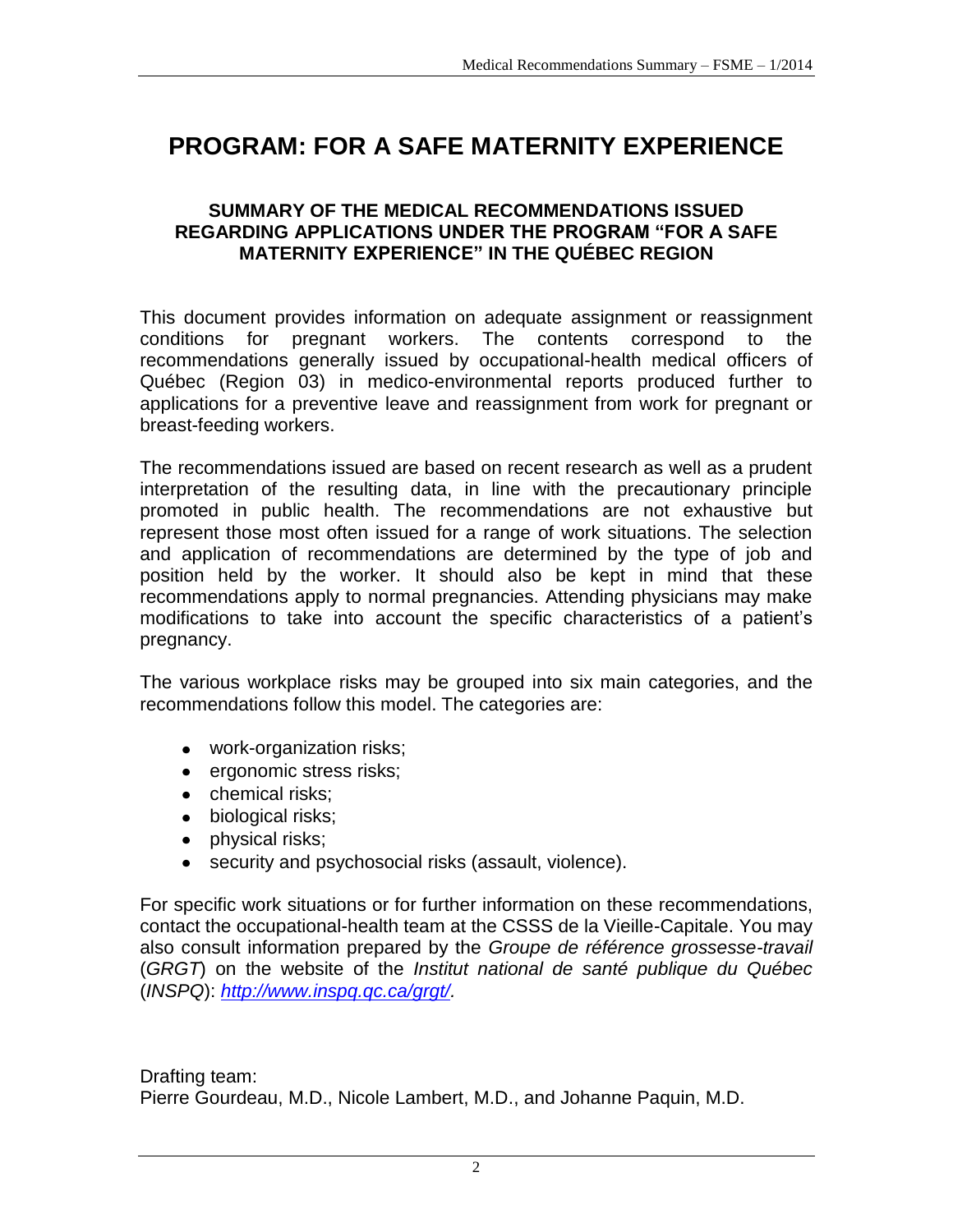**Listed below are the leading preventive measures to eliminate or limit potential health hazards during pregnancy.**

# Concerning work-organization risks

- It is generally recommended to eliminate night work and to have a work schedule between 7 a.m. and midnight until the 24<sup>th</sup> week of pregnancy and thereafter between 7 a.m. and 6 p.m.
- A maximum of 8 hours per day, 40 hours per week until the  $24<sup>th</sup>$  week of pregnancy, and a maximum of 7 hours per day, 35 hours per week thereafter.
- A maximum of five consecutive days of work and no more than five days of work per week.
- A meal period of not less than 30 minutes at a regular and normal time (between 11:30 a.m. and 1:30 p.m. and between 5 p.m. and 6 p.m.) is also recommended.

# Concerning ergonomic stress risks

# **Prolonged sitting**

Pregnant workers must be permitted to stand up when necessary according to the physiological needs of their pregnancies. Workstations must include a comfortable chair with lumbar support, in addition to permitting (following adjustment to the desired height) workers to place their feet flatly on the ground. Workstations must also provide adequate and suitable space for the abdomen that precludes any undue pressure on the abdomen while the worker is sitting. Work accessories must be located within the worker's regular handling zone so as to preclude excessive stretching and twisting.

# **Prolonged standing**

- Limit the daily work time spent in a standing position to a maximum of five hours until the  $20<sup>th</sup>$  week of pregnancy and a maximum of four hours thereafter. The remaining daily work time must be spent in a sitting position with the pregnant workers permitted to stand up when necessary.
- Throughout their pregnancies, pregnant workers must be permitted a 15-minute sitting period following every two-hour period spent in a standing position or a 10-minute sitting period following every one-hour period spent in a standing position. Other sitting-standing intervals may be adopted according to the workers' duties.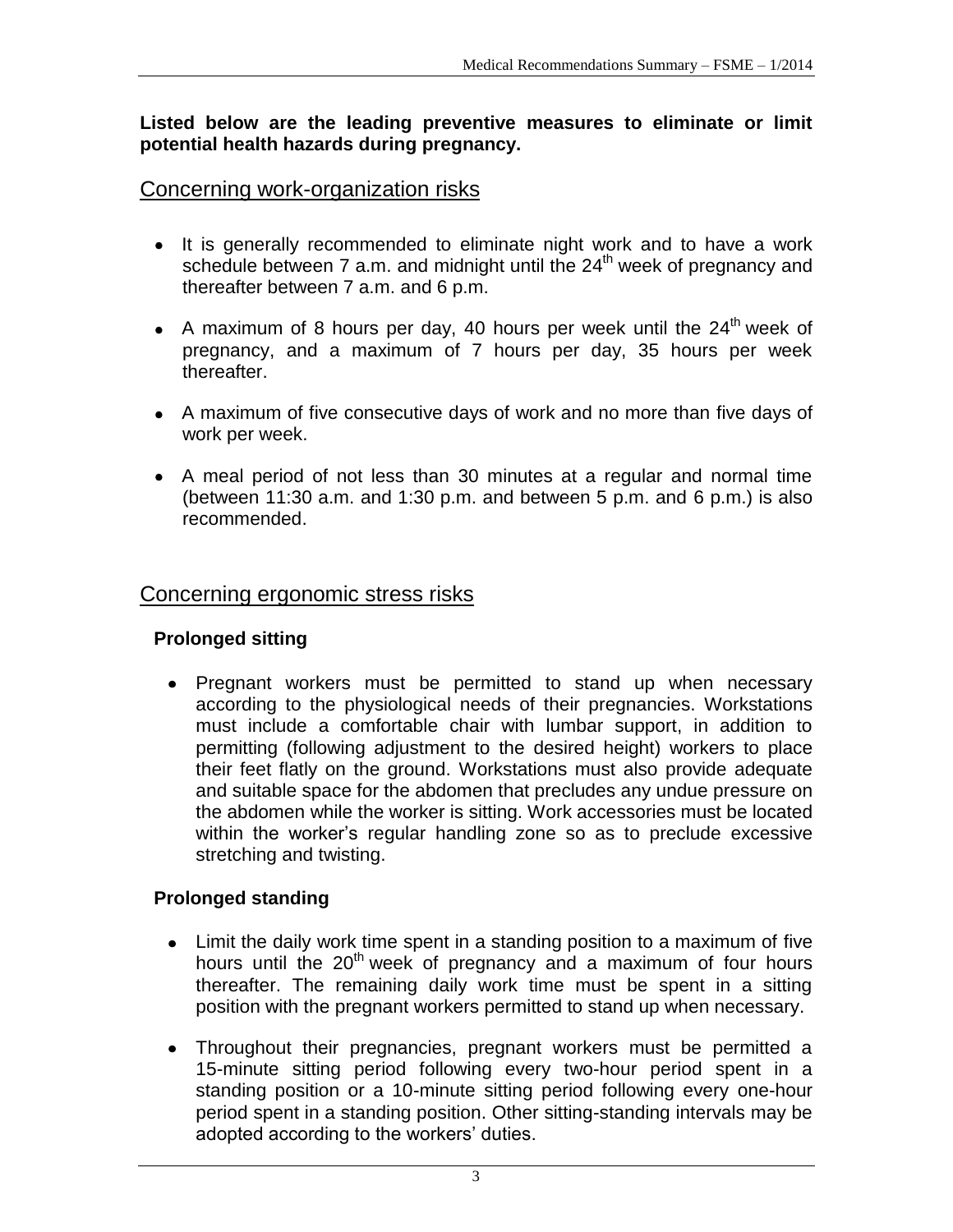# **Stressful positions and twisting, bending and stretching movements**

Avoid repetitive trunk movements (twisting, bending and stretching) as well as prolonged twisted, bent and stretched positions. In general, these movements are not dangerous if they are moderate, short and occasional.

# **Other stressful positions**

- Avoid prolonged and repetitive squatting positions. Squatting must be limited as pregnancies progress according to the morphological characteristics of each pregnant worker.
- Other positions may also be considered stressful (kneeling, over-reaching, etc.).

# **Lifting, carrying and handling loads**

- Avoid lifting loads that weigh 10 kg or more. For lighter loads, the frequency of lifting must be limited according to the abilities and tolerance of each pregnant worker.
- In general, pregnant workers must avoid major physical efforts and overexertion.

# **Work pace and load**

- Avoid work with a stressed pace (examples: performance pay, productionline work, production quotas, tight deadlines, etc.).
- Ensure that pregnant workers can work at their own pace to avoid becoming overtired.
- The overall workload of a pregnant worker may be assessed by the attending physician, who may issue recommendations and further restrictions according to the clinical evaluation.

# Concerning chemical risks

Avoid exposure to chemical products, vapours, gases, smoke and dust that could be harmful to a pregnancy or an unborn child (examples: carbon monoxide, anaesthetic gases, paint or other solvents [alcohol, ether, etc.], welding fumes, etc.).

The risk of chemical products must be assessed on a case-by-case basis with reference to safety data sheets.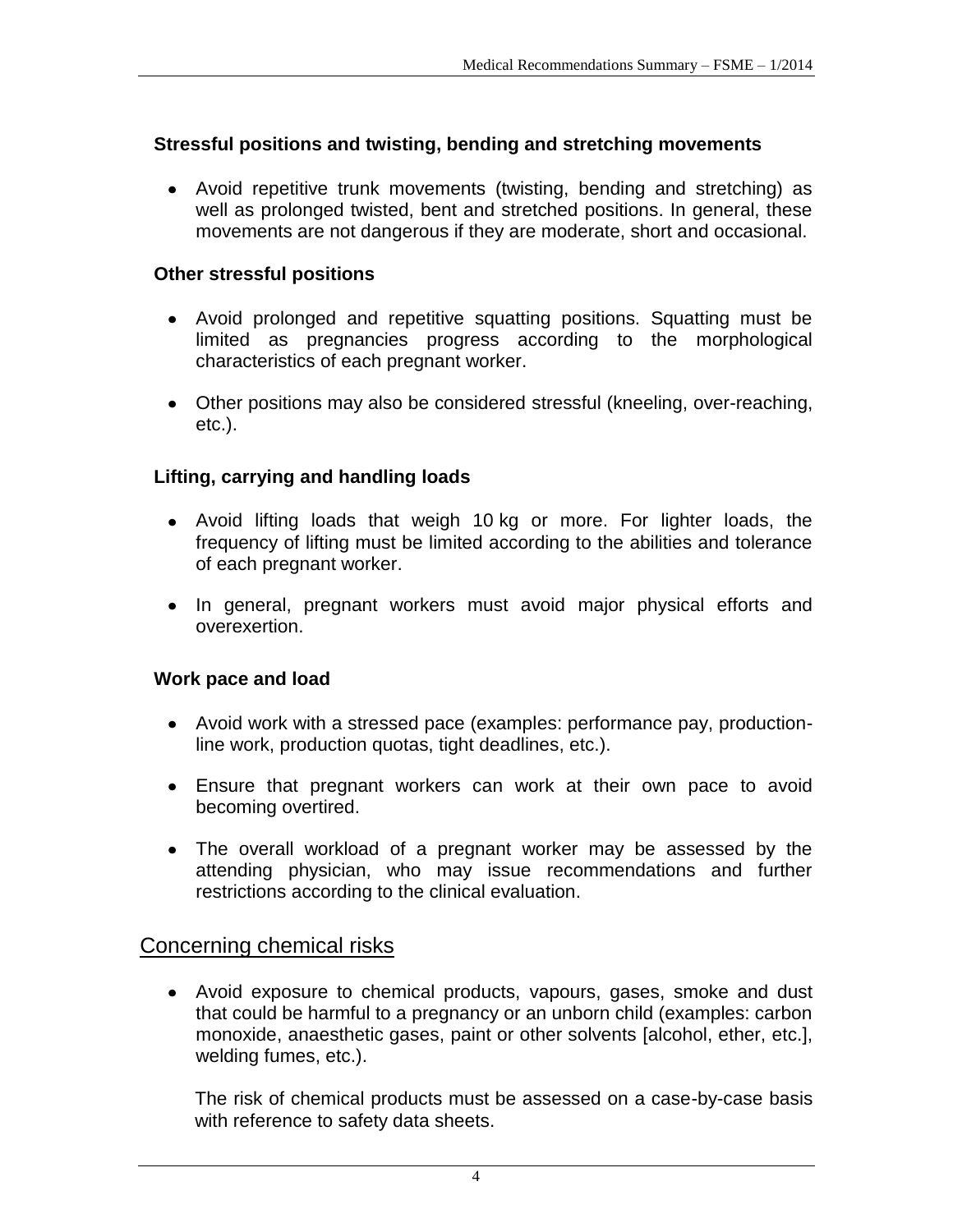The general recommendation is to eliminate exposure to all known or suspected mutagenic, teratogenic or carcinogenic chemical substances. For chemical substances that are embryofoetotoxic or toxic in the postnatal stage, assignment may be acceptable if the workstation is equipped with a system that evacuates the substances at the source (example: chemical fume hood), adequate preventive measures are applied and the installations are not contaminated with aerosol particles from the substances in question.

## Concerning biological risks

- Many situations may expose pregnant workers to biological risks. Exposure may occur through direct contact, spray or air, according to the nature of the infection and its source, including another person, an animal or contaminated biologic fluids.
- The risk of biological agents for mother or unborn child must be assessed on a case-by-case basis with reference to their specific characteristics.

#### *Examples:*

Childcare: In childcare centres with children aged 60 months or younger, due to the presence of cytomegalovirus, pregnant childcare educators must be reassigned to preclude contact with children.

Hospitals and other health-care institutions: For pregnant workers who perform duties that put them at risk of injury (from needle pricks or cuts) or splashing to a mucous membrane exposing them to blood or blood products, it is recommended that these workers be exempted from performing these duties. As is the case with childcare workers, health-care workers, who are in close contact with paediatric clients or with adult clients suspected or known to be contagious (example: tuberculosis, meningococcus, FLSs, influenza, chickenpox, whooping cough), must be reassigned to preclude contact with these kinds of patients. For our present purposes, close contact is defined as direct, face-to-face contact at less than two metres from the person in question during the provision of care (example: taking blood pressure, changing a bandage) or a discussion.

Elementary and secondary schools: For pregnant workers who are in contact with students, the decision to effect a reassignment or withdrawal depends on the state of the worker's immune system. Prior to pregnancy or at the beginning of a pregnancy, workers' resistance to the following diseases should be tested: chickenpox, rubella and parvovirus. Regarding other contagious diseases (whooping cough or pertussis, measles, mumps, meningococcus, etc.), withdrawal from exposure is recommended if a case is reported in the workplace. During moderate, high and extremely high periods of influenza activity (refer to the flu watch index at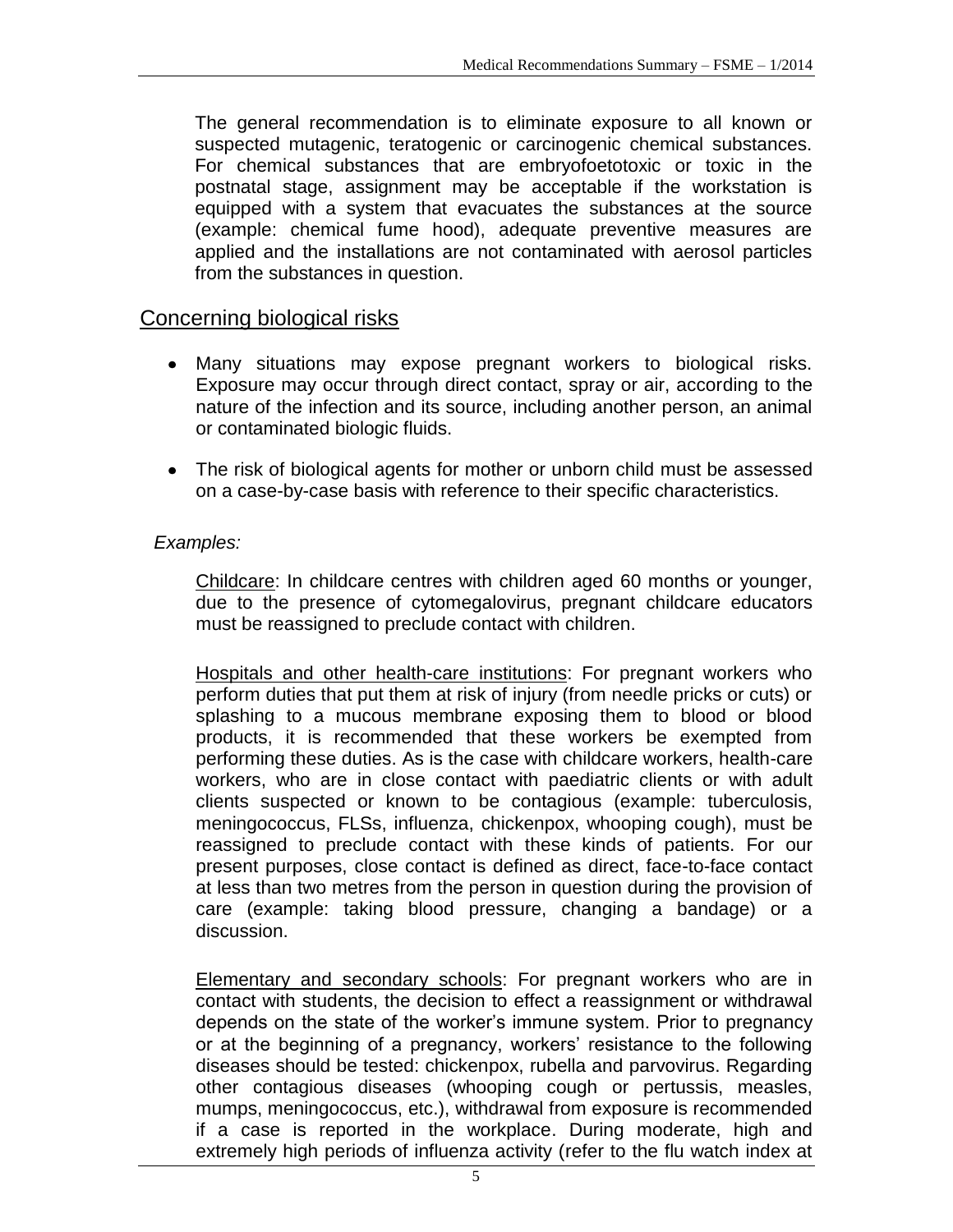[www.msss.gouv.qc.ca/influenza\)](http://www.msss.gouv.qc.ca/influenza), the recommendation is, depending on the attending physician's clinical assessment, that only those workers with a particular medical condition (example: chronic lung disease, heart disease, immunosuppression) and/or an at-risk pregnancy (example: premature birth, intrauterine growth retardation, twin pregnancy, gestational diabetes) that increases the risk of developing a complication related to influenza be reassigned to duties that do not involve contact with children.

Pet store, agricultural and veterinary workplaces: Some zoonotic diseases (toxoplasmosis, salmonellosis, simian herpes, hepatitis, etc.) also present risks for pregnant workers depending on the situation. Each case must be assessed on an individual basis.

• It is always recommended that basic precautions be taken according to each situation.

# Concerning physical risks

# **Noise**

- $\bullet$  At the 20<sup>th</sup> week of pregnancy, pregnant workers should avoid exposure to noise that is greater than 85 dBA (daily exposure of eight hours).
- In case of gestational high blood pressure in the pregnant worker, this recommendation may apply earlier during the pregnancy according to the attending physician's clinical assessment.

# **Heat**

- Regarding exposure to high temperatures, the workstations of pregnant workers should not be situated near a radiant heat source (example: oven, hotplate, fryer).
- Further, on hot days, during heat waves or in work situations characterized by exposure to high humidity levels (38°C or higher), pregnant workers should be relocated to an area where the ambient temperature falls within the usual and normal comfort zone. Pregnant workers should always have access to a water source enabling appropriate hydration. The employer must also ensure that the workers have access to a rest area (without undue exposure to heat) in case they suffer dizziness, faintness or other discomfort.

# **Cold**

Workplace temperature must be within the standard comfort zone.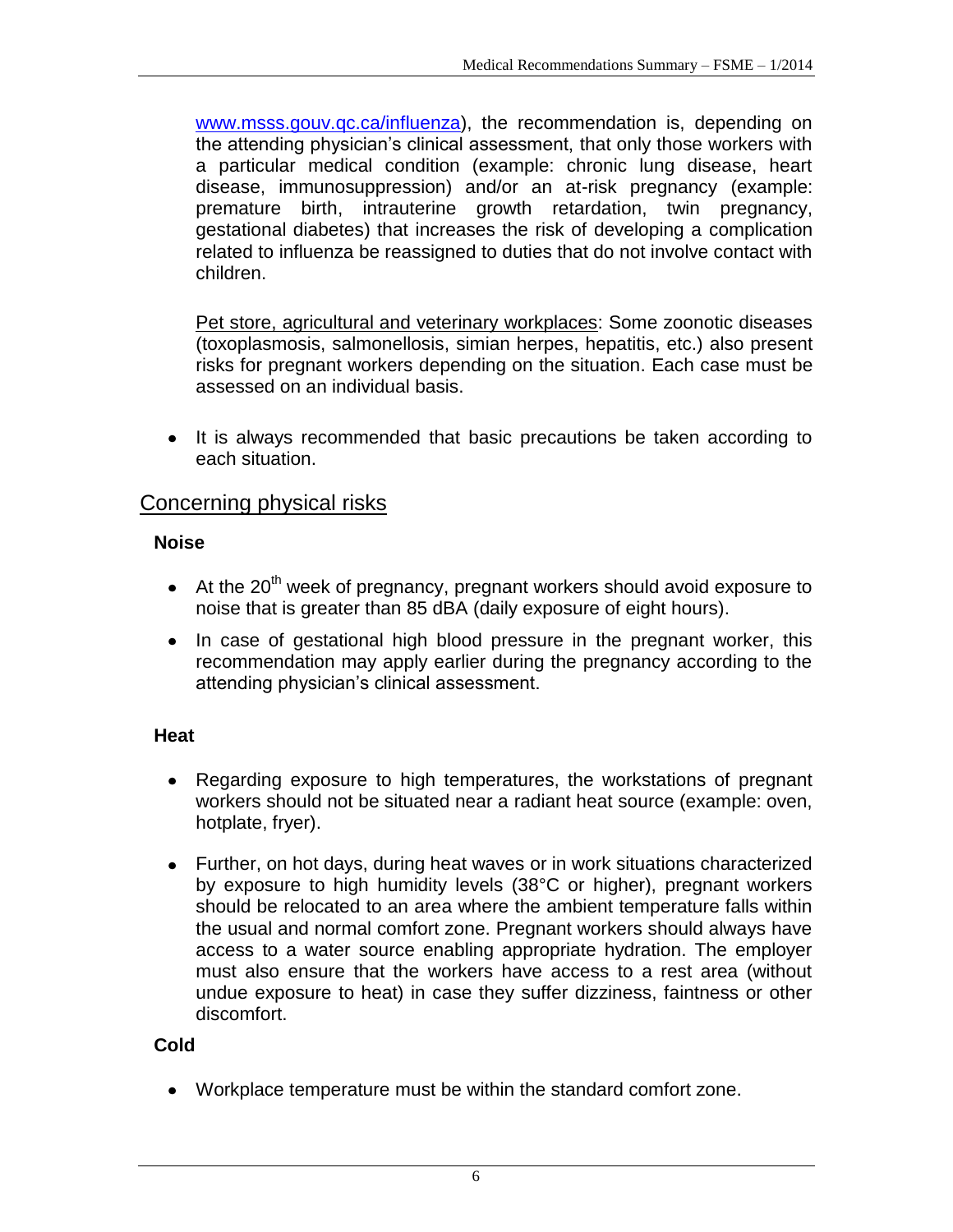Duties in cold-temperature areas (freezers, refrigerators) must be restricted to short durations. In addition, adequate clothing must be made available.

## **Non-ionizing radiation**

Regarding the different varieties of non-ionizing radiation (electromagnetic fields, lasers, microwaves, etc.), limited available research generally suggests that caution be practised. Case-by-case assessment is necessary in formulating relevant recommendations.

#### **Ionizing radiation**

• The harmful effects of ionizing radiation on embryos and unborn children are well documented. Pregnant workers must not be exposed to this kind of radiation. Several recommendations apply specifically to hospital workplaces.

#### *Examples:*

Regarding radioactive substances used for nuclear medicine, contact with clients involved must be avoided for 24 hours following injections. Also, the handling of radioactive waste and contaminated biologic fluids must be avoided.

Regarding X-rays, contact with clients during this type of activity (fixed or mobile equipment) must be avoided.

In other work situations, the nature of emissions varies depending on the product used, leading to various recommendations. These risks must be assessed on a case-by-case basis.

In addition to workplace radiation safety protocols, caution must always be practised by pregnant workers according to the ALARA (As Low As Reasonably Achievable) principle.

## **Full-body vibrations**

• In general, it is recommended that pregnant workers not be exposed to the following work situations: long bus rides, electric cranes, lift trucks, heavy equipment, farm equipment, transport trucks, helicopters (and other similar sources of vibrations), vibrating compactors, etc.

# Concerning safety risks and psychosocial risks

## **Risk of falls**

• Avoid the use of stepladders, stools, etc.